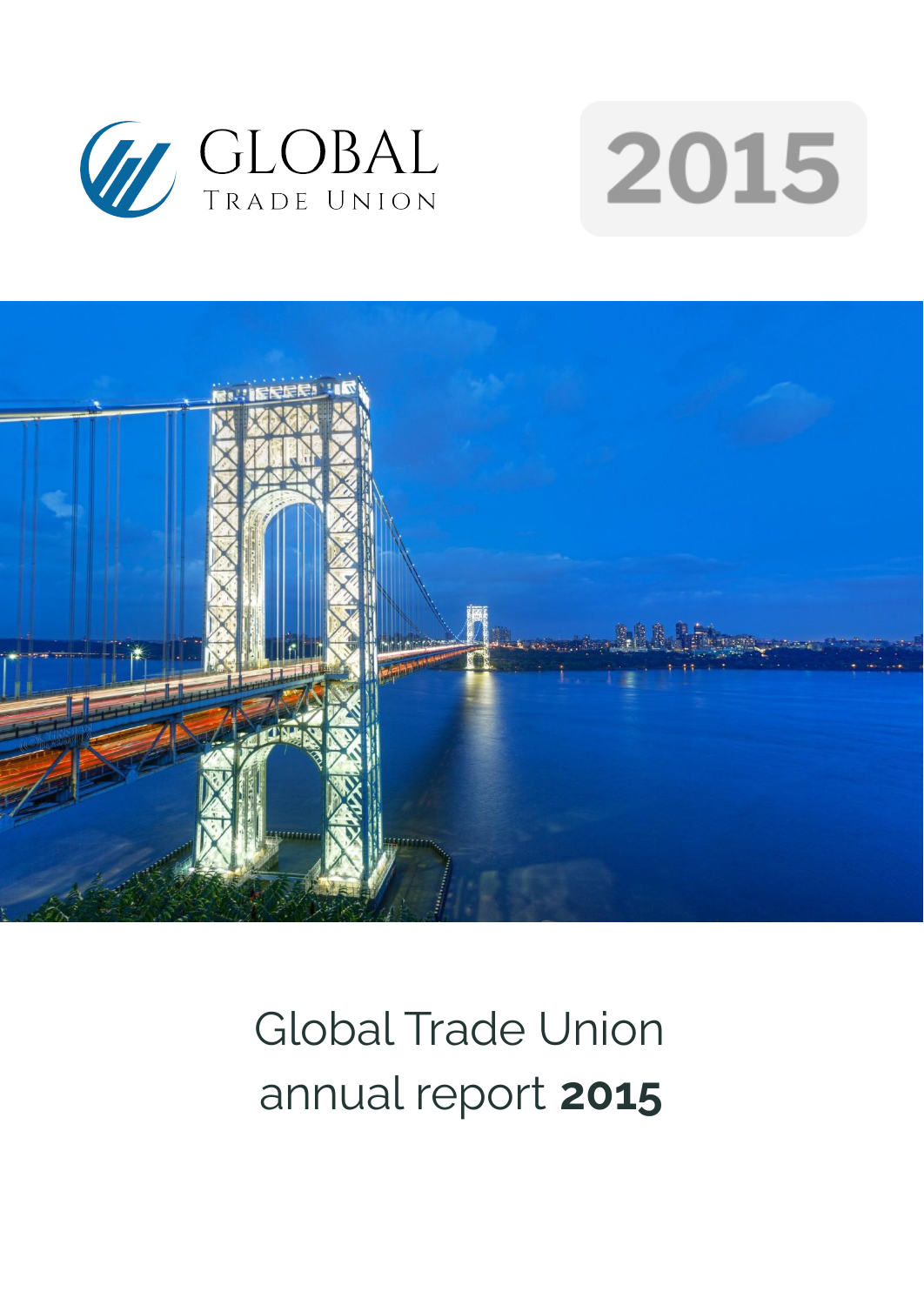### Chairwoman's Statement

Following the successful exit from our larger non-controlling investments early in the year, at the General Meeting in February 2015 over 99% of our shareholders endorsed the Board's proposal to adopt a strategy to optimise value through the managed diversification of our portfolio through IPO investments.

The main directions of our work will be:

- search for well-established companies with good indicators that are planning to make an IPO.
- analysis of financial performance of companies.
- selection of the most promising companies for further investment in the framework of IPO applications.

We are well placed to deliver value creation and realisation within our targeted time frame and look forward to delivery through continued focus on execution.

Michelle M. Simonson President 10 February 2016

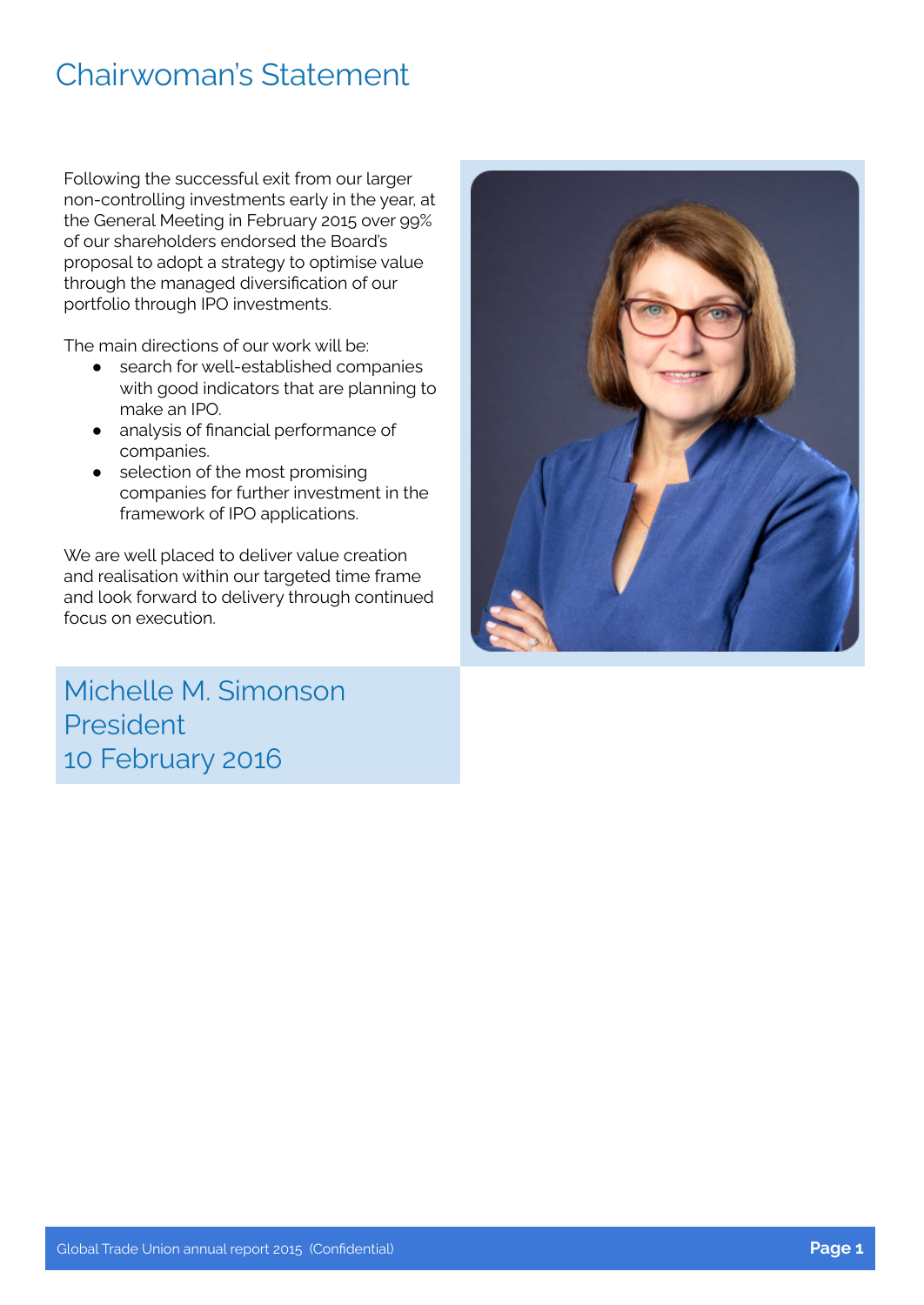## Strategic Report

The Strategic Report provides a review of the Company's business, the operating performance during the year to 31 December 2015 and its strategy going forward. It also considers the principal risks and uncertainties facing the Company.

#### Investment Objective and Policy

Global Trade Union objective is to follow a realisation strategy, which aims to crystallise value for shareholders, through balancing the timing of returning cash to shareholders with maximisation of value.

#### Strategy Implementation Risk

The Company is subject to the risk that implementation of its strategy and its level of performance fail to meet the expectations of its shareholders. The Board has undertaken a thorough review of the Company's investment strategy and policy and its structure, with the objective of maximising shareholder value. The Directors consider that clear alignment between executive incentives and shareholder value optimisation, with ongoing close oversight from the Non-Executive Board, is the optimal way to manage this.

#### Macroeconomic Risk

The performance of the Company's investment portfolio can be materially influenced by economic conditions. These may affect demand for products or services supplied by investee companies, foreign exchange rates, the price of commodities or other input costs, interest rates, debt and equity capital markets, and the number of active trade and financial buyers. All of these factors may have an impact on the Company's ability to realise a return from its investment portfolio and cannot be directly controlled by the Company. This risk has not materially changed in impact from the previous year, and the Board of Directors does not believe there will be a significant impact on the valuations or operations of its portfolio companies.

#### Valuation Risk

The valuation of investments in accordance with IFRS 13 and International Private Equity and Venture Capital Valuation ("IPEV") guidelines requires considerable judgement and is explained in the Notes. This risk has not materially changed in impact from the prior year.

#### Gearing Risk

Gearing is used across the Company's investment portfolio. One of the principal risks of gearing is that it can cause both gains and losses in the asset value of portfolio investments to be magnified. Another significant risk associated with gearing is the potentially severe impact on portfolio investments of any breaches of the lenders' banking covenants. Secondary risks relate to whether the cost of gearing is too high and whether the contracted terms of the gearing, including those relating to the terms of borrowings, are appropriate.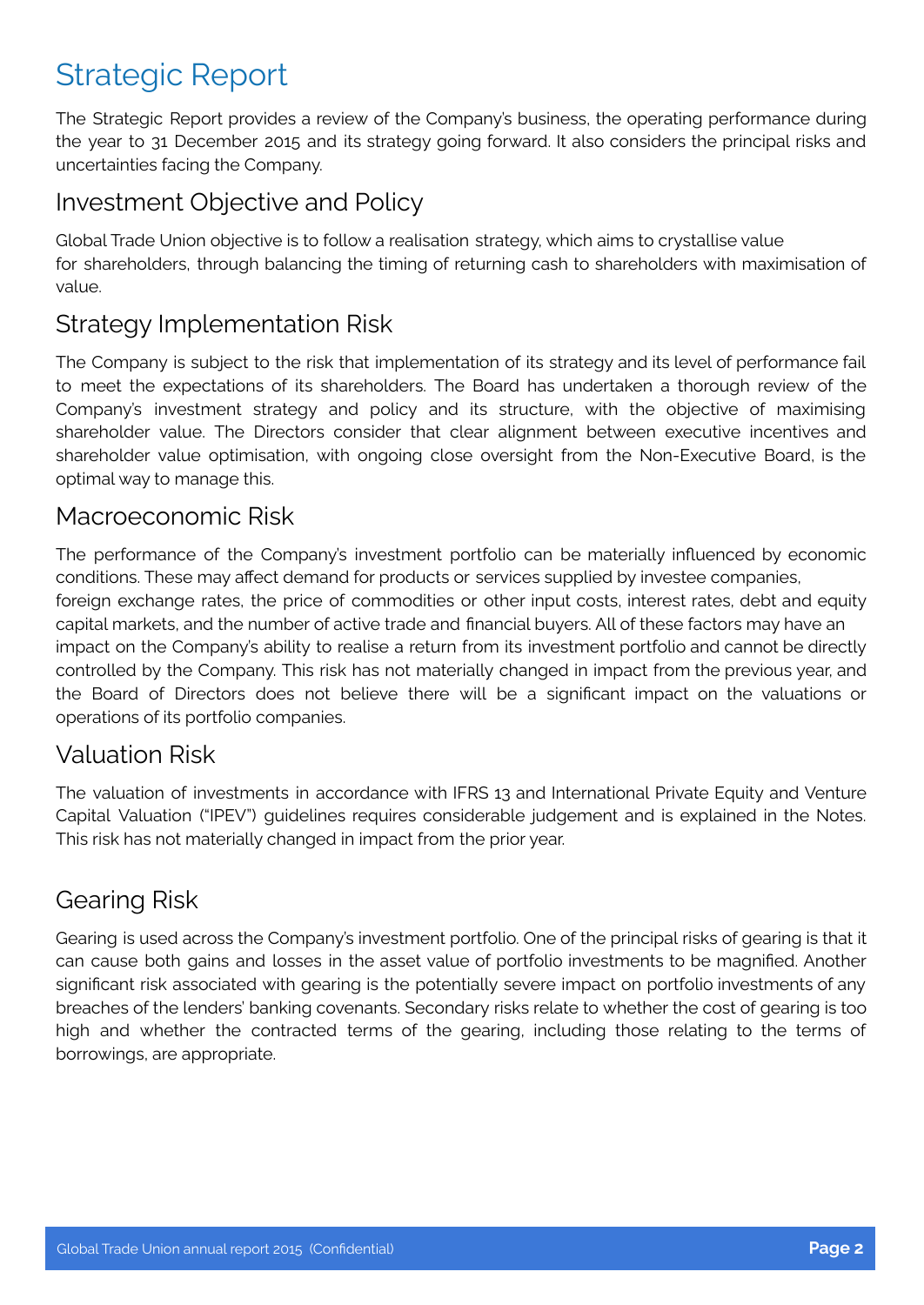### Performance report

During the 2015 reporting year, 8 investments were made in various companies conducting IPOs.

| <b>Ticker</b>                           | Company                     | <b>IPO</b> date | <b>Offering</b><br>price | Current<br>price | <b>Price</b><br>change | Share in<br>portfolio |
|-----------------------------------------|-----------------------------|-----------------|--------------------------|------------------|------------------------|-----------------------|
| Financial result for existing positions |                             |                 | $O\%$                    | $O\%$            |                        |                       |
| <b>GDDY</b>                             | GoDaddy                     | March 31        | \$20                     | \$32.1           | $+60.3%$               | 10.3%                 |
| <b>SHOP</b>                             | Shopify                     | <b>May 21</b>   | \$17                     | \$25.8           | $+51.8%$               | 15.2%                 |
| <b>ETSY</b>                             | Etsy                        | April 16        | \$16                     | \$8.3            | $-48,4%$               | 9.6%                  |
| <b>FIT</b>                              | Fitbit                      | June 17         | \$20                     | \$29.6           | +48.0%                 | 14.7%                 |
| SQ                                      | Square                      | November 19     | \$9                      | \$13.1           | $+45.4%$               | 19.5%                 |
| <b>TEAM</b>                             | Atlassian                   | December 10     | \$21                     | \$30.1           | $+43.2%$               | 20.3%                 |
| <b>ACRS</b>                             | <b>Aclaris Therapeutics</b> | October 7       | \$11                     | \$26.9           | $+144.9%$              | 5.0%                  |
| <b>COLL</b>                             | Collegium<br>Pharmaceutical | May 7           | \$12                     | \$27.5           | +129.2%                | 5.4%                  |
| <b>Financial result</b>                 |                             |                 |                          | $+48,4%$         | 100%                   |                       |

#### GoDaddy (GDDY)

### **+60.3%**

GoDaddy Inc. is an American publicly traded Internet domain registrar and web hosting company.

GoDaddy was founded in 1997 in Baltimore, Maryland by entrepreneur Bob Parsons. Parsons sold his financial software services company Parsons Technology to Intuit for \$65 million in 1994. He came out of his retirement in 1997 to launch Jomax Technologies which became GoDaddy Group Inc. GoDaddy received a strategic investment from private equity funds, KKR, Silver Lake, and Technology Crossover Ventures.

| <b>IPO</b> date      | March 31 |
|----------------------|----------|
| Offering price       | \$20     |
| <b>Current price</b> | \$32.1   |
|                      |          |
|                      |          |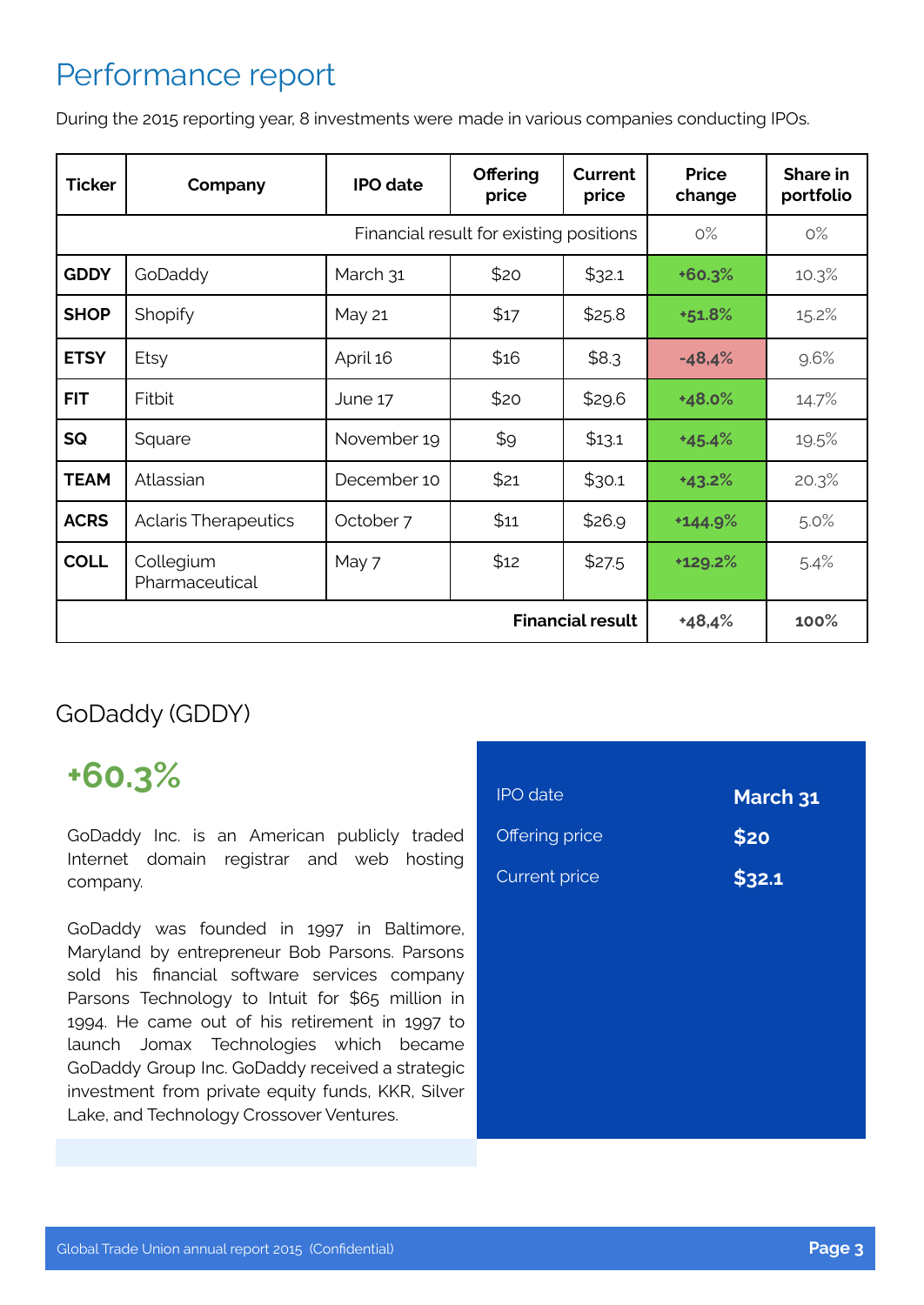#### Shopify (SHOP)

# **+51.8%**

Shopify is a Canadian multinational e-commerce company headquartered in Ottawa, Ontario. It is also the name of its proprietary e-commerce platform for online stores and retail point-of-sale systems. Shopify offers online retailers a suite of services including payments, marketing, shipping and customer engagement tools. On April 14, 2015, Shopify filed for an initial public offering (IPO) on the New York Stock Exchange and Toronto Stock Exchange under the symbols "SHOP" and "SH" respectively and went public on May 21, 2015.

| <b>IPO</b> date      | <b>May 21</b> |
|----------------------|---------------|
| Offering price       | \$17          |
| <b>Current price</b> | \$25.8        |
|                      |               |
|                      |               |
|                      |               |
|                      |               |
|                      |               |

#### Etsy (ETSY)

### **-48.4%**

Etsy is an American e-commerce website focused on handmade or vintage items and craft supplies. These items fall under a wide range of categories, including jewelry, bags, clothing, home décor and furniture, toys, art, as well as craft supplies and tools. All vintage items must be at least 20 years old. The site follows in the tradition of open craft fairs, giving sellers personal storefronts where they list their goods for a fee of US\$0.20 per item.

| <b>IPO</b> date       | April 16 |
|-----------------------|----------|
| <b>Offering price</b> | \$16     |
| <b>Current price</b>  | \$8.3    |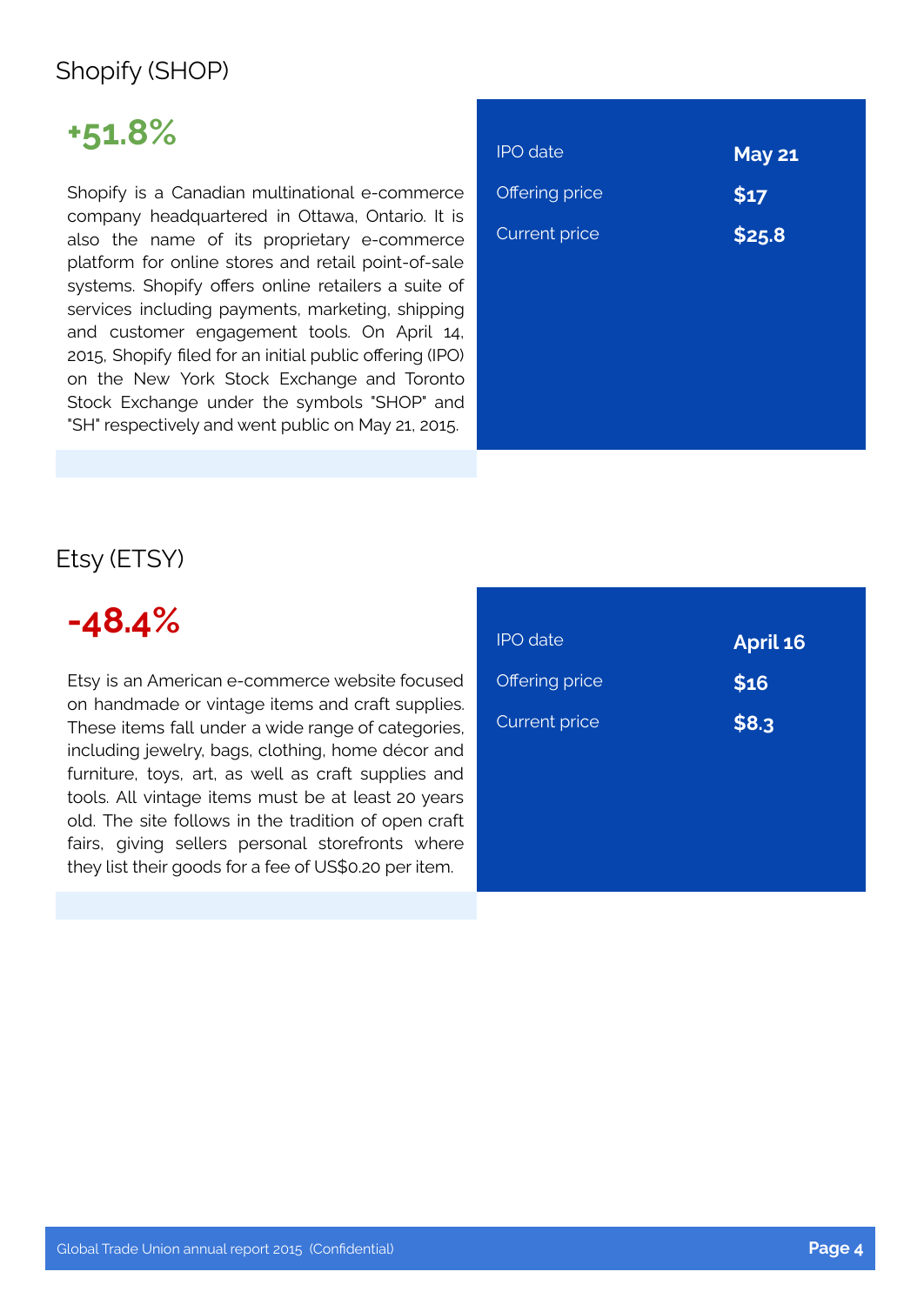#### Fitbit (FIT)

### **+48.0%**

Fitbit, Inc. is an American consumer electronics and fitness company headquartered in San Francisco, California. Its products are activity trackers, smartwatches, wireless-enabled wearable technology devices that measure data such as the number of steps walked, heart rate, quality of sleep, steps climbed, and other personal metrics involved in fitness.

Headquartered in San Francisco, California, Fitbit was founded on March 26, 2007 by James Park (CEO) and Eric Friedman (CTO).

Before October 2007, the company was previously named Healthy Metrics Research, Inc.

| <b>IPO</b> date      | <b>June 16</b> |
|----------------------|----------------|
| Offering price       | \$20           |
| <b>Current price</b> | \$29.6         |
|                      |                |
|                      |                |
|                      |                |
|                      |                |
|                      |                |
|                      |                |
|                      |                |

#### Square (SQ)

## **+45.4%**

Square, Inc. is an American financial services, merchant services aggregator, and mobile payment company based in San Francisco, California. The company markets software and hardware payments products and has expanded into small business services. The company was founded in 2009 by Jack Dorsey and Jim McKelvey and launched its first app and service in 2010.

It is traded as a public company on the New York Stock Exchange since November 2015 with the ticker symbol SQ.

| November 19 |
|-------------|
| \$9         |
| \$13.1      |
|             |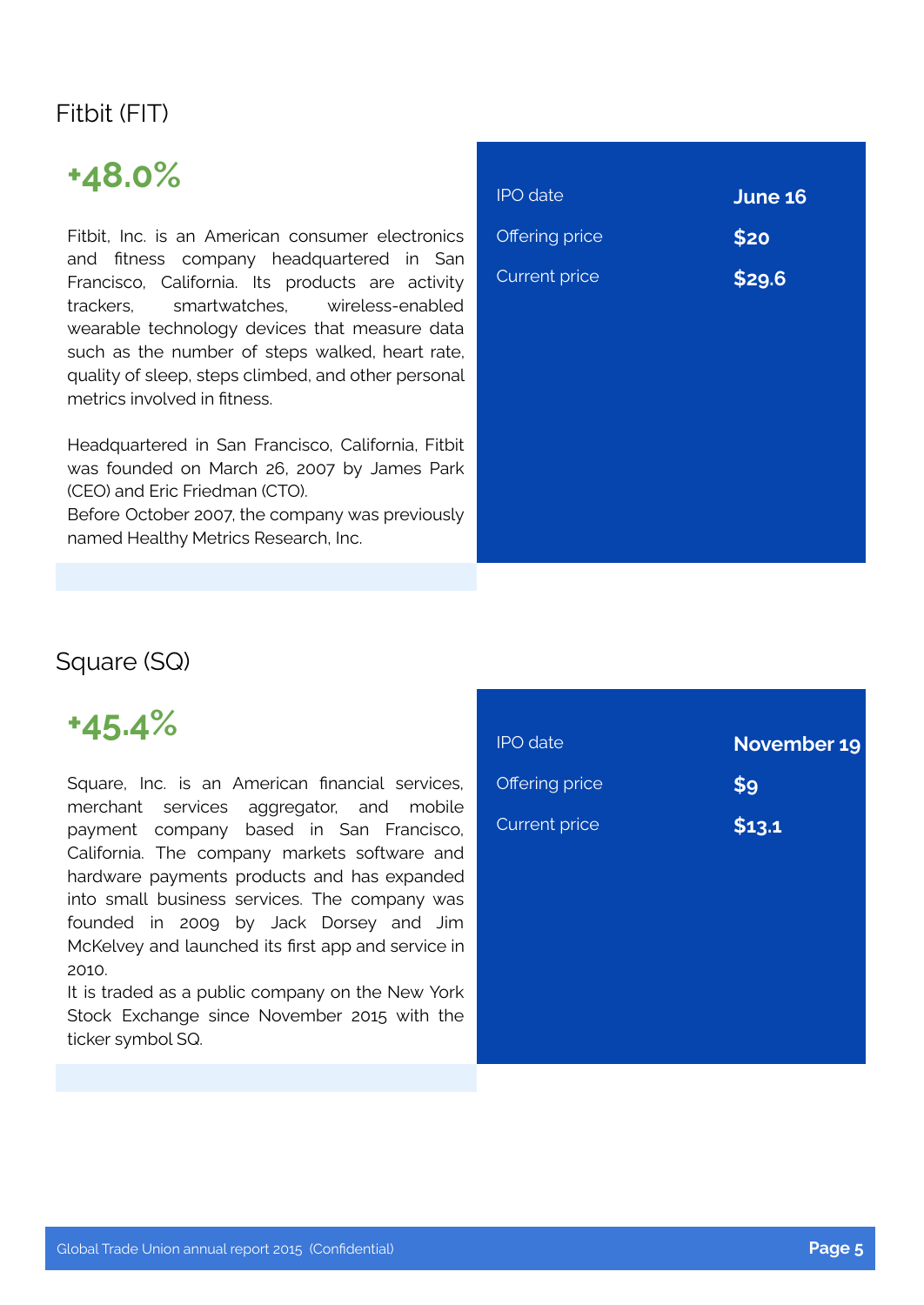#### Atlassian (TEAM)

# **+43.2%**

Mike Cannon-Brookes and Scott Farquhar founded Atlassian in 2002. The pair met while studying at the University of New South Wales in Sydney. They bootstrapped the company for several years, financing the startup with a \$10,000 credit card debt.

Atlassian released its flagship product, Jira – a project and issue tracker, in 2002. In 2004, it released Confluence, a team collaboration platform that lets users work together on projects, co-create content, and share documents and other media assets.

| <b>IPO</b> date | <b>December 10</b> |
|-----------------|--------------------|
| Offering price  | \$21               |
| Current price   | \$30.1             |
|                 |                    |
|                 |                    |
|                 |                    |
|                 |                    |
|                 |                    |
|                 |                    |

#### Aclaris Therapeutics, Inc. (ACRS)

### **+144.9%**

Aclaris Therapeutics, Inc. is a clinical-stage biopharmaceutical company developing a pipeline of novel drug candidates to address the needs of patients with immuno-inflammatory diseases who lack satisfactory treatment options.

The company has a multi-stage portfolio of drug candidates powered by a robust R&D engine exploring protein kinase regulation.

| <b>IPO</b> date | October 07 |
|-----------------|------------|
| Offering price  | \$11       |
| Current price   | \$26.9     |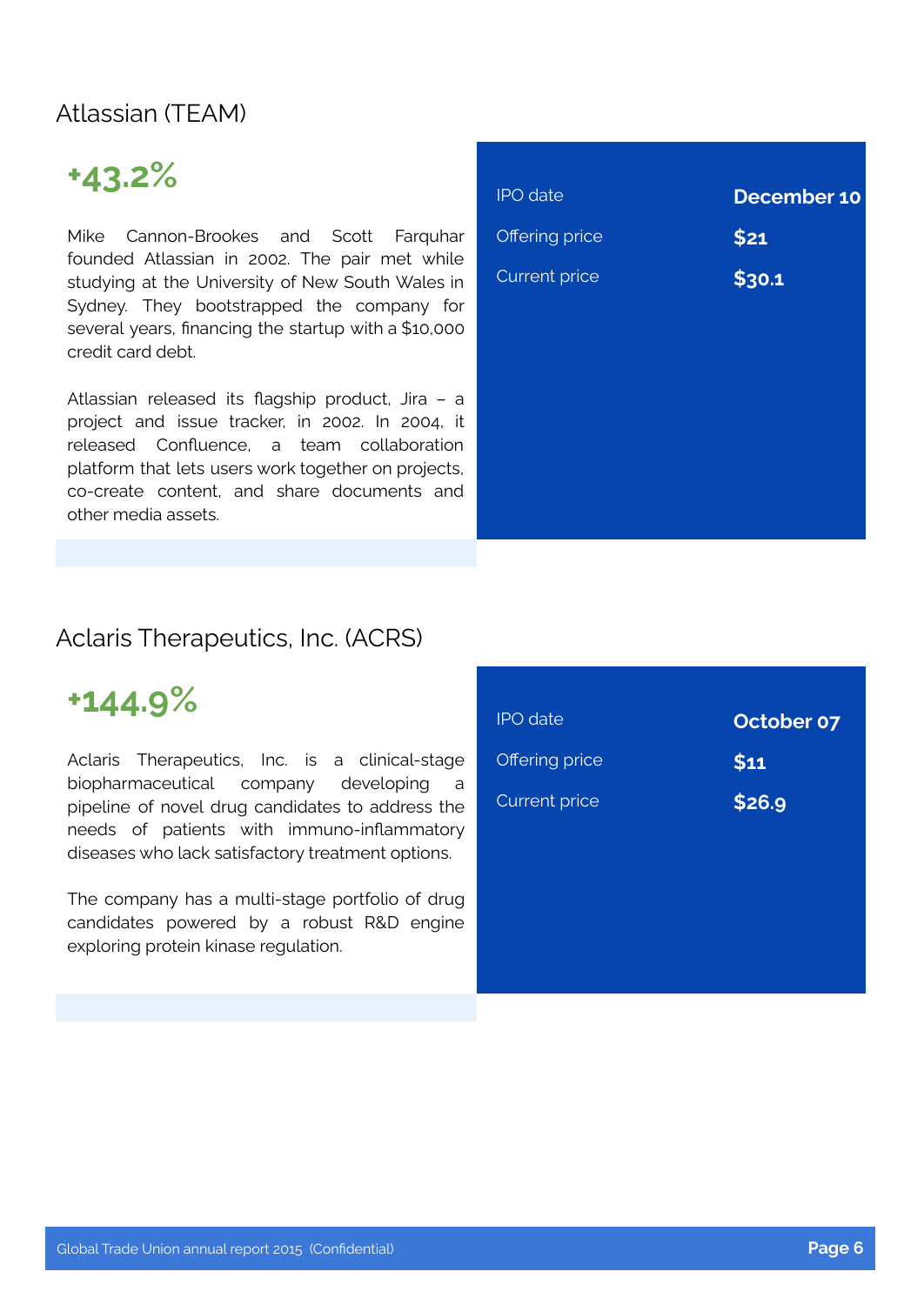### Collegium Pharmaceutical Inc. (COLL)

# **+129.2%**

Collegium Pharmaceutical is a specialty pharmaceutical company committed to being the leader in responsible pain management. For nearly two decades, Collegium has been focused on developing and commercializing new medicines for pain management.

The result of those efforts is a portfolio of meaningfully differentiated medications to treat moderate to severe pain.

| <b>IPO</b> date      | May 07 |
|----------------------|--------|
| Offering price       | \$12   |
| <b>Current price</b> | \$27.5 |
|                      |        |